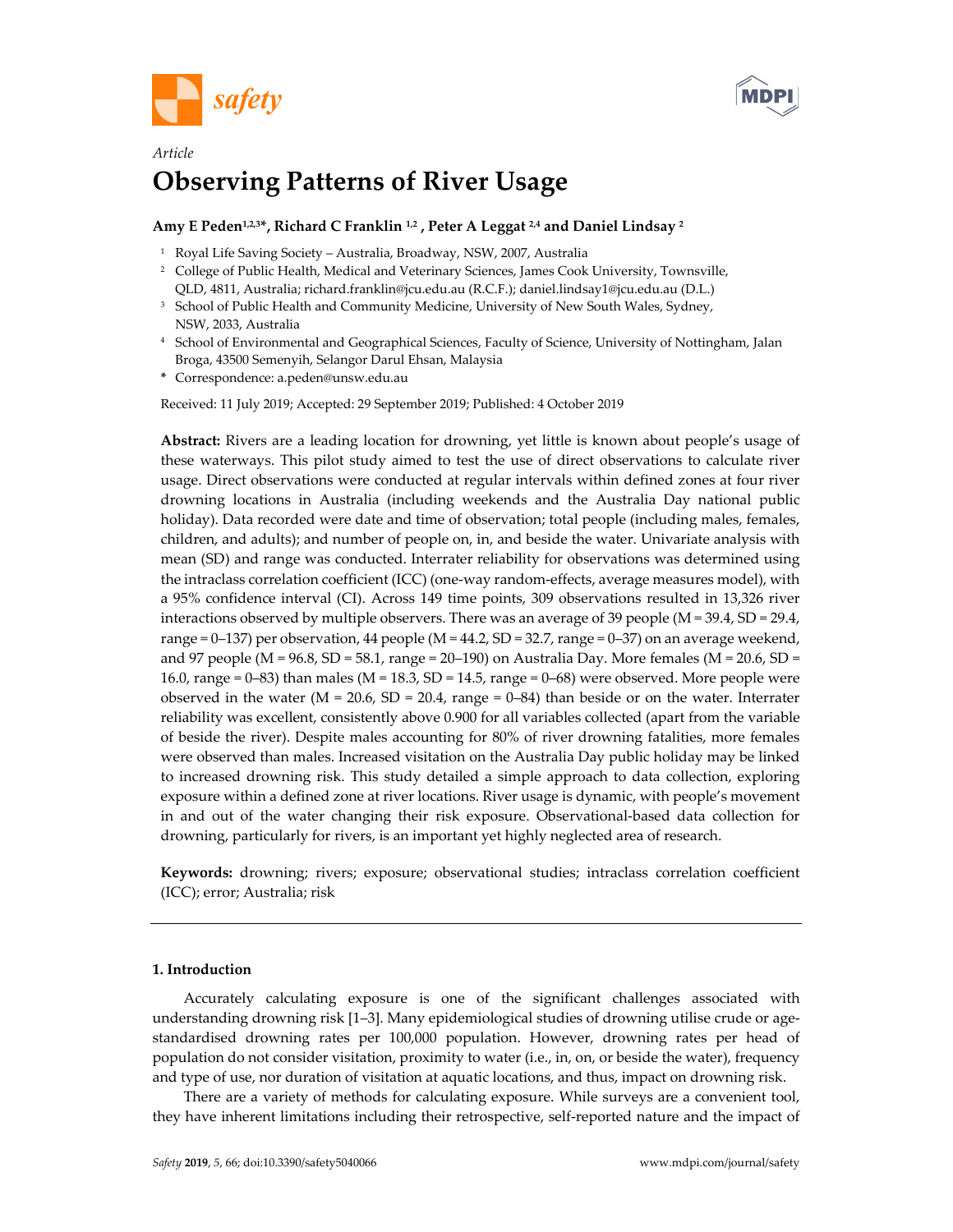recall bias on accuracy of data [4,5]. Observational studies are a popular alternative, although they are not without their own limitations, such as observer bias, confounding and selection bias, and cost [6].

To date, although surveys have been used to quantify drowning risk by exposure [1,3,7,8], with a number of studies in Australia [9–11], the only observational studies conducted have been at beaches [2,12,13]. This is despite rivers being the leading location for drowning in Australia [11] and a significant contributor to the global estimate of 360,000 fatal drownings each year [14]. There is a dearth of information enabling river drownings to be considered in the context of exposure at river locations.

Computer-assisted telephone interviewing (CATI) surveys have retrospectively asked participants about their aquatic usage to determine drowning rates by age group and sex [1,3]. For overall drowning risk in the Australian state of New South Wales, Mitchell et al. [1] found 25–34 year old males recorded the highest fatal drowning rate per 100,000 population, however when exposure was taken into account, males 65 years and older recorded the highest rate when exposed via being in or on the water and via swimming. For Australian beaches, Morgan et al. [2] found that males, when compared to females, spent longer in the water, were more likely to use surfing equipment, and mainly used a surf zone located farther from the shore and in deeper water. Findings suggest the overrepresentation of males in surf beach drowning statistics is, in part, a product of greater total exposure to the water plus more frequent exposure to deeper water and bathing further from shore [2].

For Australian rivers, after adjusting for exposure, Peden et al. (2018) [3] found a similar result, with males (7.6 times), males 75+ years (8.5 times), and females 55–74 years (8.5 times) more likely to drown. When compared to females, males were 8.5 times more likely to drown with alcohol present and 25.5 times more likely to drown in a watercraft-related incident.

Data on exposure are important in order to identify those at increased risk of river drowning and guide effective prevention efforts. Given the dearth of information about river exposure, including a lack of real-time data collection in the field [3], this pilot study aimed to test the use of direct, visual observations to calculate river visitation.

#### **2. Materials and Methods**

This study utilised direct observation at popular access points to four river drowning locations during the 2018 summer (January and February) in Australia. Observers recorded data about patrons' river usage within a pre-defined zone at regular intervals on a pre-prepared data collection sheet. This study forms part of a broader suite of work examining the epidemiology, risk factors, and strategies for the prevention of river drowning in Australia [3,9–11,15–19].

## *2.1. Site Selection*

Observations were conducted at four river drowning locations, namely Alligator Creek (in the Australian state of Queensland) and the Murrumbidgee, Murray, and Hawkesbury rivers (in the state of New South Wales). Popular recreational locations with designated entry and exit points were chosen as the locations at the sites where the observational study would be conducted. Locations were chosen based on ease of use (in particular travel between two zones with consecutive days of data collection) and to achieve a mix of locations. Sites chosen spanned two Australian states; represented both council run and National Park owned and operated locations; were known for a mix of usage, e.g., popular swimming and/or boating locations; were both in towns and on the outskirts of towns; and in both tropical and sub-tropical climates.

#### *2.2. Zone Identification and Study Design*

The project team, prior to collecting data, conducted a site visit to define the observation zone. Zones were defined by observing the location and identifying common entry and exit points for the river. The zone then extended to a predetermined point (usually a tree or other geographical feature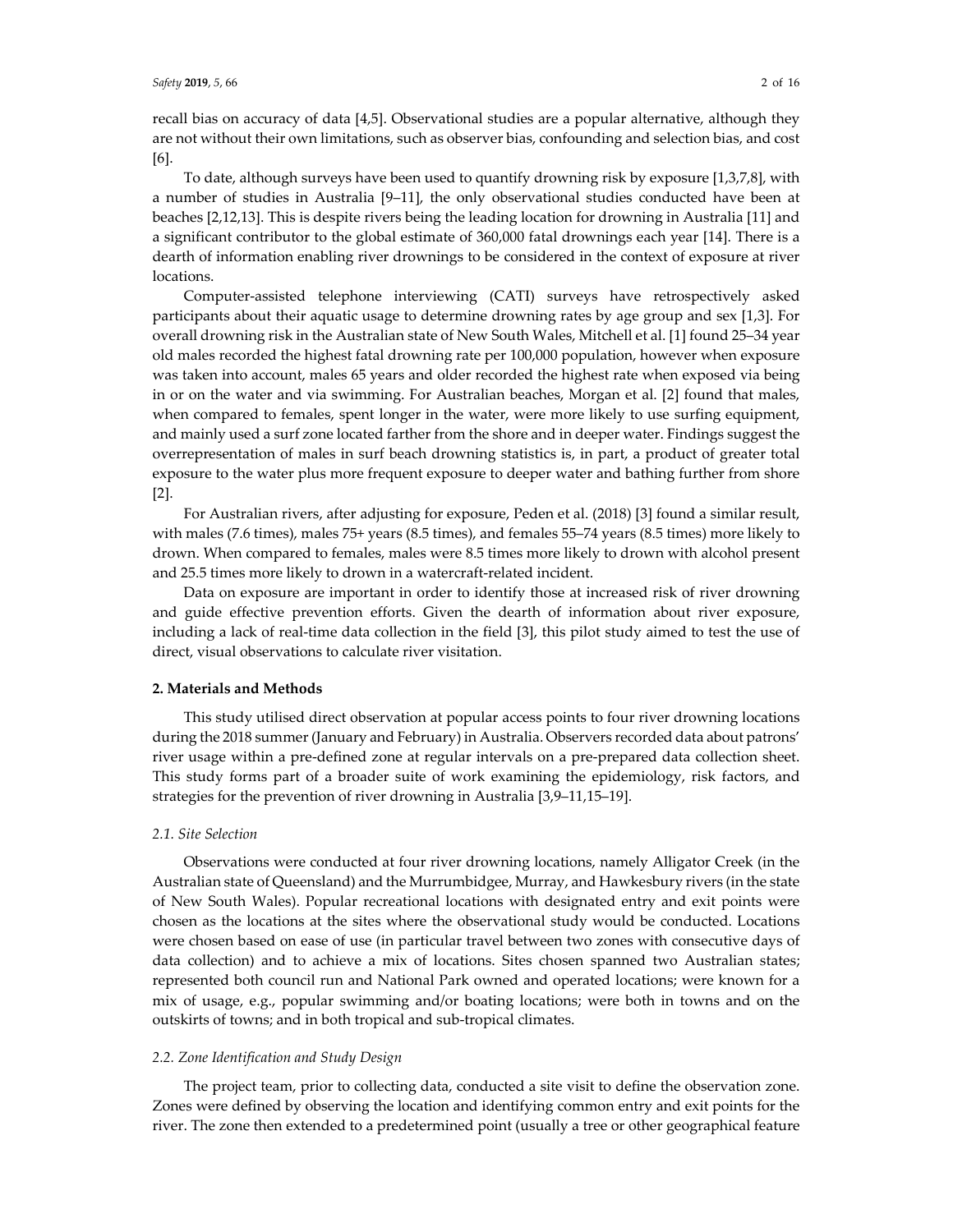explained to all observers collecting data at the site) to the left and right, as well as to the riverbank on the opposite side of the river. This was done to ensure consistency of observations and to ensure all observers used the same zone.

The methodology for identification of zones was adapted from the 'Bingeing on the Beach' study, which defined the sand and water between the flags (red and yellow beach flags put out by surf lifesavers to indicate the patrolled location to swim) as the zones of interest [20]. The zones of interest for this adaptation to rivers used an area that incorporated the water (both underneath and on top of) and the river bank/beach entry area. The riverbank zone extended to the beach entry area at Alligator Creek and the Murrumbidgee River, and to the grassy recreation area at the Murray and Hawkesbury River. When initially defining the zones, it was ensured that no blind spots were within the identified zone. Using direct observation, a minimum of two observers (from a pool of four), collected data on river usage within the predefined zone. Within the zone, observers collected data from a consistent location.

#### *2.3. Data Collection*

Data were collected across all sites for Friday, Saturday, and Sunday, with the Murray River having four extra days of data collection (Monday to Thursday). The Murray River data collection timeframe included Australia Day (Friday 26th January), which is a national public holiday in Australia. A seven day data collection period was used for the Murray due to its popularity and because it is a leading location for fatal drowning. This extended data collection period also allowed for the examination of weekday variation in river usage.

Data collection occurred during the Australian summer (January and February) and during the daylight savings period (where the sun does not set until 20:00–21:00 at night). Data collection at all sites except the Hawkesbury River occurred during school holidays. For each site, data were consistently collected on the half hour, every hour between 10:30am and 16:30. These hours were chosen in order to capture what the authors felt would be the majority of river attendees. Data were also collected at various hours outside this in order to allow for greater exploration of people's visitation to rivers and how this changes over time during the day. Although observations were predominately conducted on the half hour, at hourly intervals, this was also varied, if required, based on factors such as needing to leave the site, other activities at the site, or wanting to see greater variation (i.e., 15 minutes intervals). Maximum daily air temperature was also recorded for each site from the [Australian] Bureau of Meteorology [21]. See Table 1 for a description of the sites and an outline of the data collection time periods and number of observations for each site.

For each day of observations at each site, each observer had a clipboard with a data collection sheet (developed by the research team) and a pen. The data collection sheet recorded river name and the initials of the data collector. Each observer recorded the date and time of observation, and their interpretation of the total number of people observed, the number of children (under 18 years of age as defined by Australian criminal law [22]) and the number of adults (18 years and over), number of males and females, and the numbers of people who were on the water (i.e., boating or paddling), in the water (i.e., swimming, wading), and beside the water (i.e., on the river bank). Observers stood beside each other to conduct their observations, but did not collude nor compare results at the time of data collection.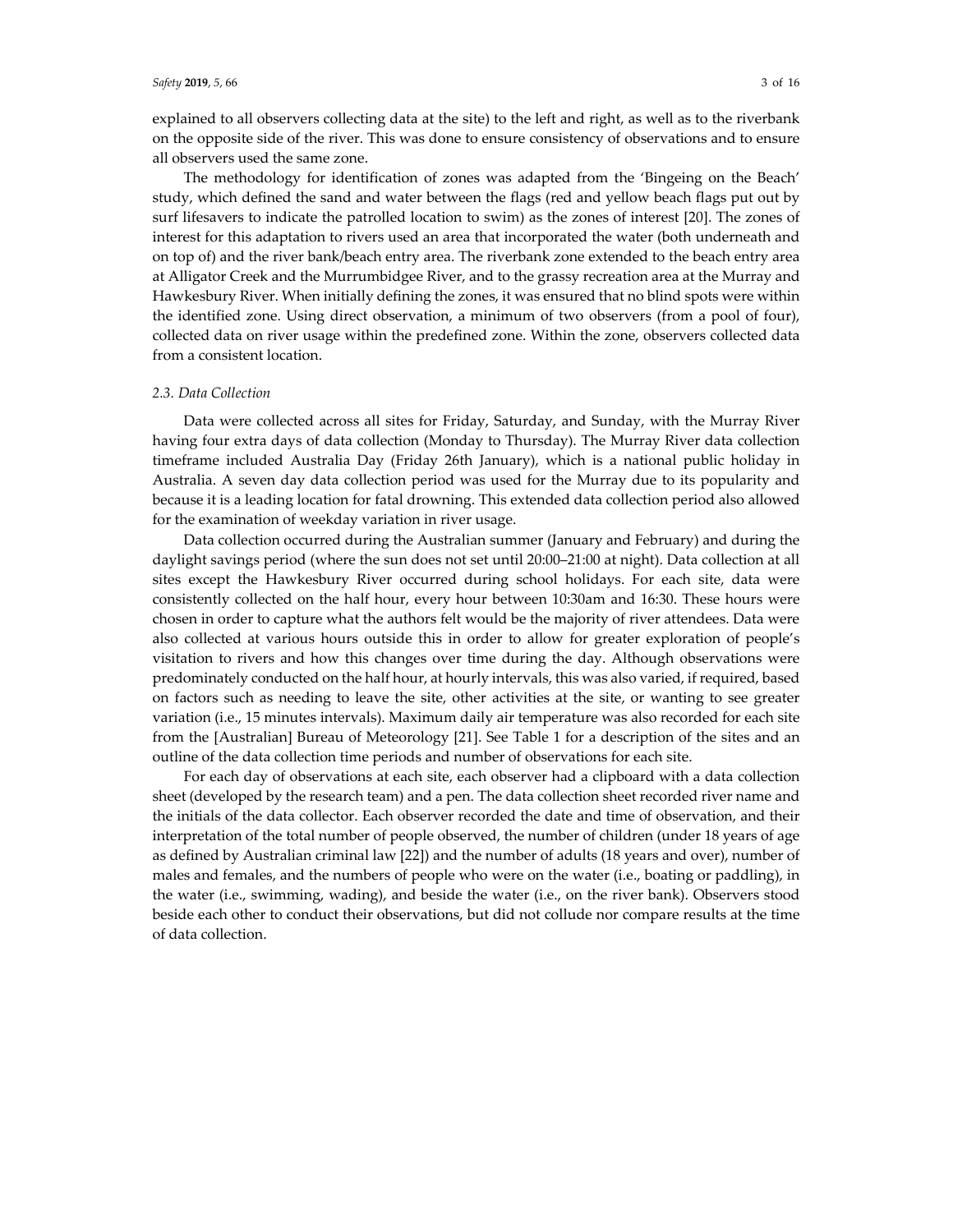**Site Name Description of Site Characteristics Date Maximum Daily Air Temperature Degrees Celsius (Fahrenheit)# Time Period/Span** <sup>1</sup> **Number of Observations Conducted Number of Observers (Number of Observations)**  Alligator Creek, Townsville, Queensland Located within Bowling Green National Park, no gates or fees to enter. Carpark, BBQ facilities, covered tables for eating, public toilet block, boardwalk area, and beach entry. One camping area with facilities and three camping areas without facilities. Safety signage warning of previous death and injury at the site and disallowing glass. Friday 12 January, 2018 Saturday 13 January, 2018 Sunday 14 January, 2018 31.7 (89.1) 31.5 (88.7) 33.5 (92.3) 10:30–15:30 10:30–17:30 10:30–16:30 6 8 10 2 2 2 Murrumbidgee River, Wagga Wagga, New South Wales Carpark, BBQ facilities, covered tables for eating, public toilets, and a child's playground. A canoe club is located at the site. There is a grassed area with trees and a sandy beach entry to the river. Walkway past the beach entry and down further along the river. Safety signage was present warning of submerged objects, strong currents, and deep water. Friday 19 January, 2018 Saturday 20 January, 2018 Sunday 21 January, 2018 39.8 (103.6) 41.5 (106.7) 42.1 (107.8) 10:30–20:30 9:30–20:30 9:30–17:30 11 12 9 3 3 ( 8 observations) 2 (4 observations) 3 (2 observations) 2 (7 observations) Murray River, Albury, New South Wales Carpark, large public reserve, child's playground, BBQ facilities, picnic tables, public toilets, and public café (licensed—except for Australia Day). The riverbank is covered in grass with Monday 22 January, 2018 Tuesday 23 January, 2018 38.2 (100.8) 41.5 (106.7) 33.5 (92.3) 9:30–17:00 10:30–18:00 07:30–19:00 9 9 2 2

**Table 1.** Data collection sites by time period, timeframe of observations, maximum daily air temperature, number of observations conducted and number of observers.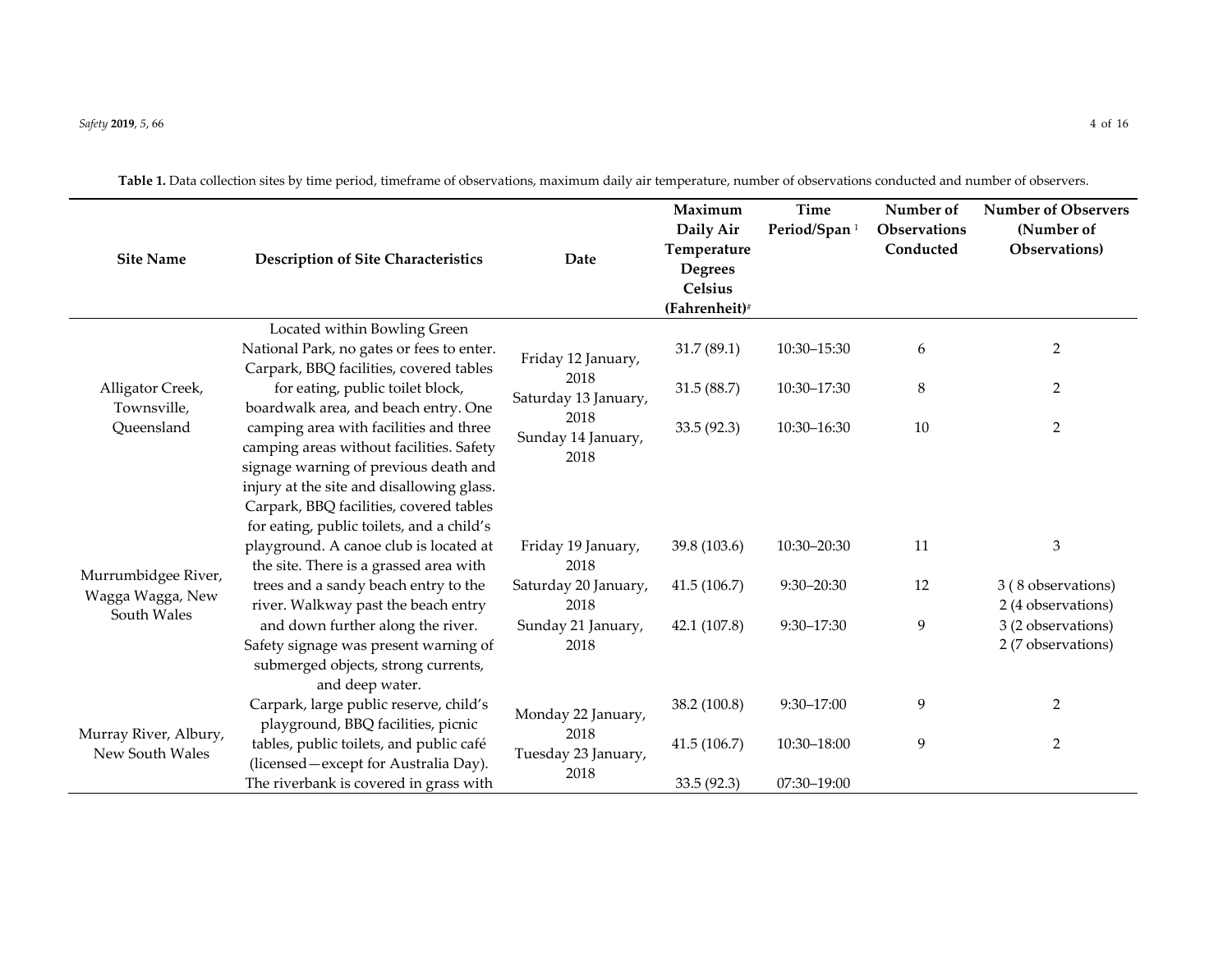|                    | concrete stairs and ramps to access the  | Wednesday 24         |             |                 | 9  |                    |
|--------------------|------------------------------------------|----------------------|-------------|-----------------|----|--------------------|
|                    | river at certain points. There is safety | January, 2018        | 35.8 (96.4) | $08:30 - 17:30$ |    |                    |
|                    | signage warning about strong currents.   | Thursday 25          |             |                 | 9  | $\overline{2}$     |
|                    | The site was a designated 'alcohol free  | January, 2018        | 37.3 (99.1) | $08:30 - 17:30$ |    |                    |
|                    | zone' on Australia Day.                  | Friday 26 January,   |             |                 | 10 | $\overline{2}$     |
|                    |                                          | 2018 <sup>2</sup>    | 34.2 (93.6) | 08:30-19:30     |    |                    |
|                    |                                          | Saturday 27 January, |             |                 | 12 | 2                  |
|                    |                                          | 2018                 | 36.8 (98.2) | $08:30 - 17:30$ |    |                    |
|                    |                                          | Sunday 28 January,   |             |                 | 10 | 2                  |
|                    |                                          | 2018                 |             |                 |    |                    |
|                    | Carpark, large public reserve, public    | Friday 2 February,   | 24.7 (76.5) | 10:30-17:30     | 8  | 2 (7 observations) |
|                    | toilets, a boat ramp, and a boardwalk    | 2018                 |             |                 |    | 1 (1 observation)  |
| Hawkesbury River,  | area adjacent to the boat ramp at the    | Saturday 3 February, | 26.8(80.2)  | 10:00-17:30     | 9  | 2 (3 observations) |
| Windsor, New South | river's edge. The boat ramp featured     | 2018                 |             |                 |    | 1 (6 observations) |
| Wales              | safety signage regarding paddle craft,   | Sunday 4 February,   | 28.6(83.5)  | $9:30 - 16:30$  | 8  | 2 (7 observations) |
|                    | shallow water, wearing a lifejacket,     | 2018                 |             |                 |    | 1 (1 observation)  |
|                    | and alcohol.                             |                      |             |                 |    |                    |

<sup>1</sup> Note: observations generally conducted on the half hour, every hour within the time period stated. <sup>2</sup> Australia Day public holiday. # Weather data sourced from climate data online from the [Australian] Bureau of Meteorology (http://www.bom.gov.au/climate/data/index.shtml?bookmark=136).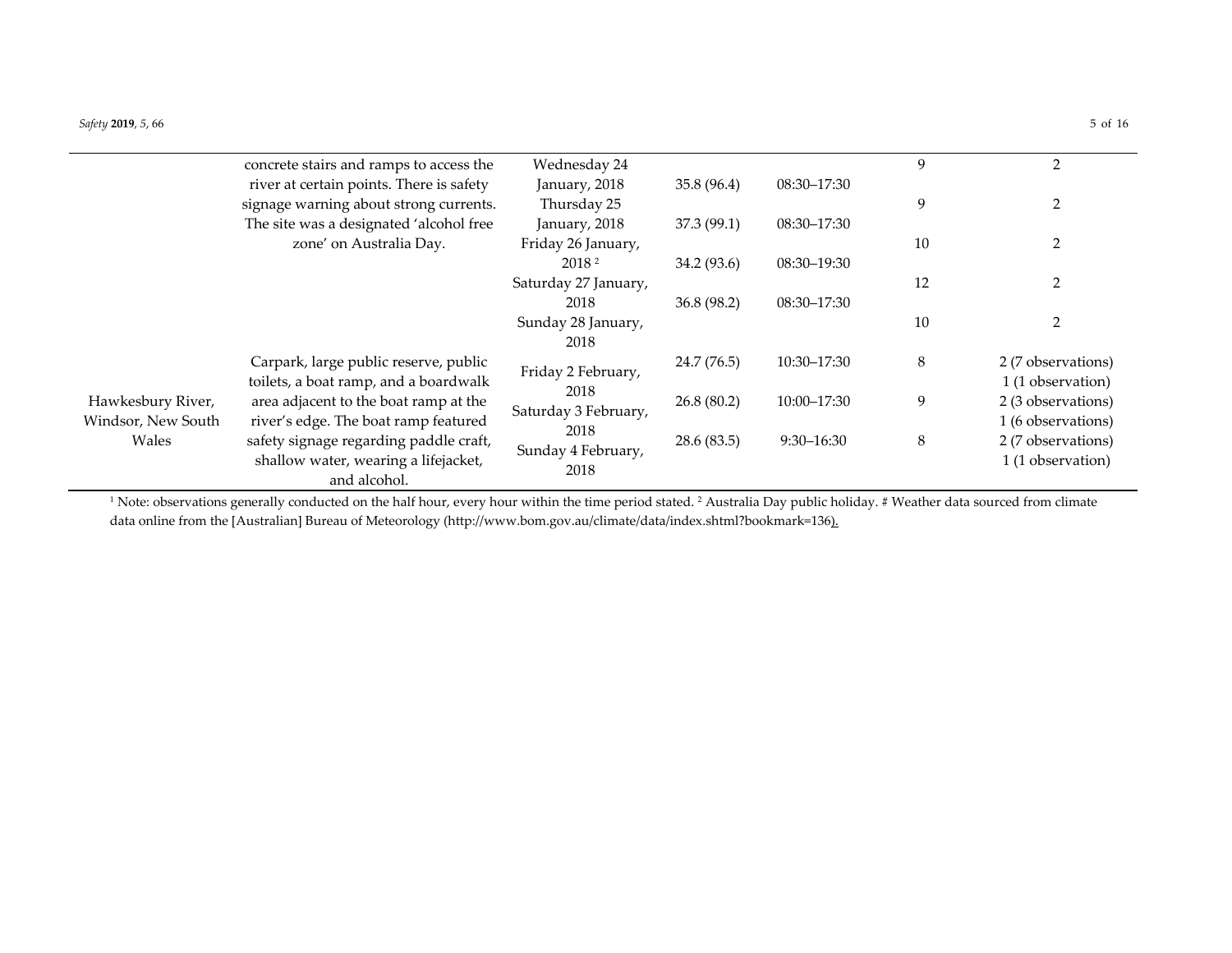### *2.4. Observer Characteristics*

Four observers were used across the data collection period. At any one time, a minimum of two observers were conducting observations. All observers were tertiary educated, three of four have expertise in drowning prevention, two have expertise in CPR-related research, and one prior training in observation techniques. All were aged between 22 and 43 years.

#### *2.5. Data Coding and Cleaning*

Data sheets were retained and electronically scanned to the primary researcher's computer as an electronic backup. Data sheets were also photographed at the end of the day in case any sheets were lost. Data were transferred from the paper-based forms to an Excel spreadsheet at the end of each day. Twenty percent (n = 7) of the sheets were rechecked by authors AEP and RCF; however, no data entry errors were identified. The four spreadsheets for each data collection site were combined into one file with a new variable added to denote the data collection site. The Excel spreadsheet was then converted into an IBMSPSS V20 dataset for the purposes of analysis. Time of day of observation was coded into the following time bands: morning (07:30–11:59), afternoon (12:00–17:59), and evening (18:00–20:30). These time bands correlate to data collection on drowning fatalities and allow for comparison of river exposure data with river fatality data.

## *2.6. Statistical Tests*

Data were examined using univariate analysis, with mean (SD) and range calculated. ANOVA and T-tests were used to calculate statistical differences in average people observed, males and females observed, adults and children observed, and river usage by time of day, day of week, public holidays, and weekends. A modified Bonferonni, as suggested by Keppel [23], has been applied, deeming statistical significance  $p = 0.007$ . Interrater reliability for observations was determined using the intraclass correlation coefficient (ICC), with a 95% confidence interval (CI) reported. As per the guidelines outlined for ICC use in Hallgren [24], a one-way random-effects, average measures model examining absolute agreement was the ICC method chosen for this study.

This model was chosen because different raters were used across observations, all observations in the study were performed by multiple raters, and the agreement between values of the raters was of interest to the study [24]. As Australia Day (Friday 26th January) was an outlier, this was removed from the analysis and dealt with separately. As it is a day when most people are not at work or school, data collected on Australia Day were compared to an average weekend day. Only those observations with two or more observers were used for the purposes of calculating ICC, being 97.4% of all observations undertaken.

## *2.7. Ethics*

Ethical approval for this study was provided by the Human Research Ethics Committee of James Cook University (HREC – H7249).

## **3. Results**

There were 309 observations conducted across 149 time points, resulting in 13,326 river interactions observed by multiple observers. Of the 309 observations, 19 (6.1%) were undertaken on Australia Day and eight (2.6%) were not conducted by a minimum of two observers, and were therefore excluded from the calculation of the ICC.

#### *3.1. Non-Australia Day observations*

Of the 290 observations that did not occur on Australia Day, there was an average of 39 people  $(M = 39.4, SD = 29.4, range = 0-137)$  per observation. On average, significantly more females than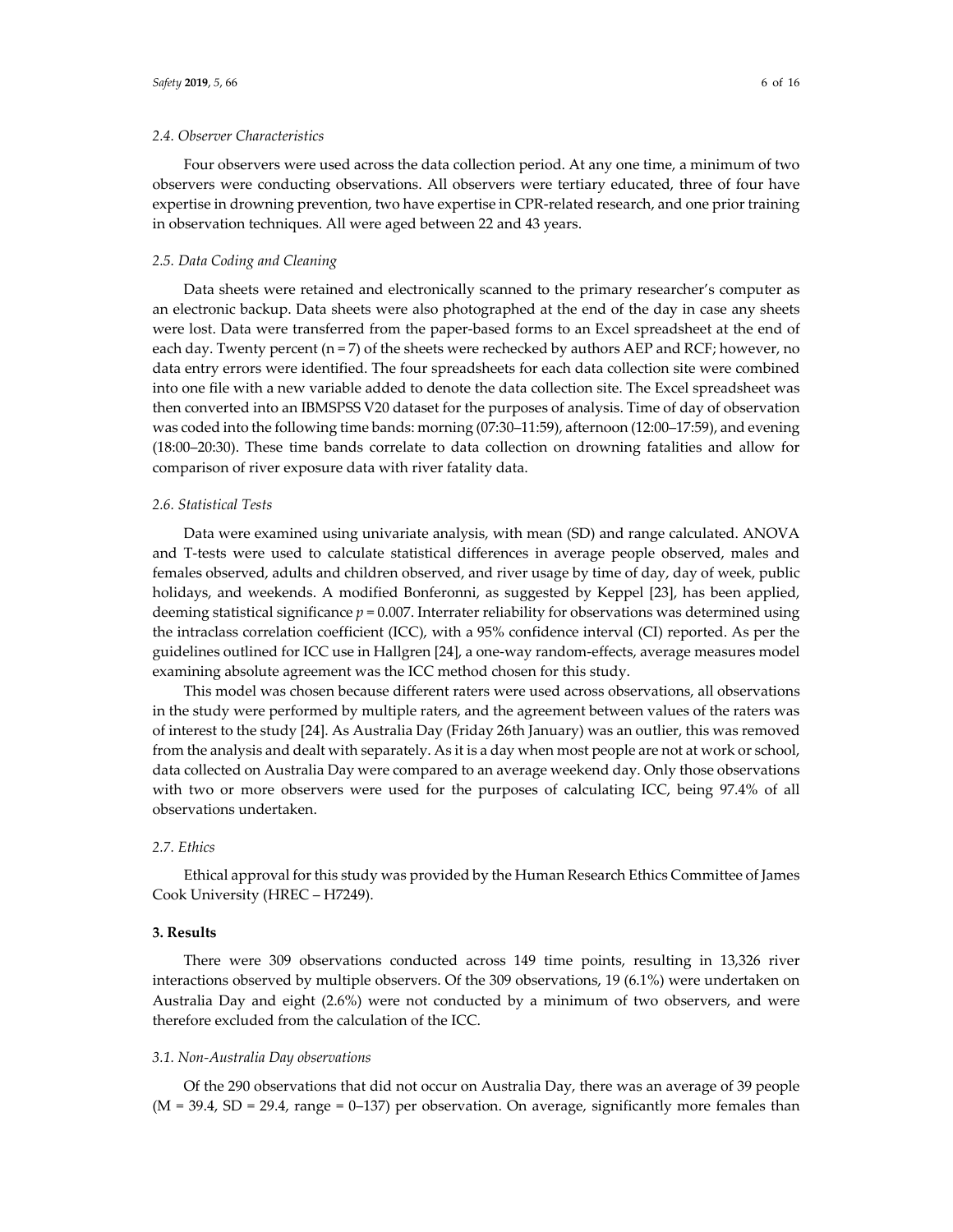males were observed (t(287) =  $-4.07$ ,  $p < 0.001$ ). A significantly higher average number of adults compared to children were also observed  $(t(288) = -12.953, p < 0.001)$  (Table 2).

The largest average number of people were observed in the river, in contrast to those beside or on the river. As the day progressed, the average number of people observed significantly increased, with the highest average number of people observed during the evening hours (F  $(6,286) = 50.33$ ,  $p <$ 0.001). (Table 2)

**Table 2.** Demographics, proximity to river, and day of week by people observed (*n* = 290 observations).

|                            | <b>People Per Observation</b> |            |  |  |  |
|----------------------------|-------------------------------|------------|--|--|--|
|                            | Mean (SD)                     | Range      |  |  |  |
| Total                      | 39.4 (29.4)                   | $0 - 137$  |  |  |  |
| Sex                        |                               |            |  |  |  |
| Male                       | 18.3(14.5)                    | $0 - 68$   |  |  |  |
| Female                     | $20.6(16.0)^{1,2}$            | $0 - 83$   |  |  |  |
|                            | Age group                     |            |  |  |  |
| Child (0-17 years)         | 13.3(11.2)                    | $0 - 50$   |  |  |  |
| Adult (18 years and older) | $26.0(20.9)^{1,2}$            | $0 - 95$   |  |  |  |
|                            | Location                      |            |  |  |  |
| In the river               | $20.6(20.4)^{1,2}$            | $0 - 84$   |  |  |  |
| On the river               | 0.7(1.5)                      | $0 - 12$   |  |  |  |
|                            | 18.2 (18.9) 1,2               |            |  |  |  |
| Beside the river           | when compared to              | $0 - 85$   |  |  |  |
|                            | on the river                  |            |  |  |  |
| Day of the week            |                               |            |  |  |  |
| Monday                     | 25.3(17.5)                    | $5 - 58$   |  |  |  |
| Tuesday                    | 50.1(17.6)                    | $27 - 85$  |  |  |  |
| Wednesday                  | 31.4(21.6)                    | $1 - 60$   |  |  |  |
| Thursday                   | 32.7(19.2)                    | $4 - 60$   |  |  |  |
| Friday                     | 32.1(26.8)                    | $1 - 105$  |  |  |  |
| Saturday                   | 41.3(32.5)                    | $0 - 137$  |  |  |  |
| Sunday                     | 47.6 (32.9)                   | $3 - 126$  |  |  |  |
| Time of day                |                               |            |  |  |  |
| Morning (07:30-11:59)      | 20.2 (18.2)                   | $0 - 94$   |  |  |  |
| Afternoon (12:00-17:59)    | 44.4 (28.9)                   | $0 - 137$  |  |  |  |
| Evening (18:00-20:30)      | $70.8(22.1)^{2,3}$            | $35 - 105$ |  |  |  |

<sup>1</sup> Independent samples t-test (*p* value). <sup>2</sup> statistical significance *p* < 0.001. <sup>3</sup> One-way ANOVA.

Figure 1 depicts the mean number of people observed by the number of observations across the day. The number of observations peaked in the morning  $(10:30)$  and early afternoon  $(15:30)$  (n = 30 observations), whereas the average number of people observed peaked in the evening hours ( $n = 81$ ) people at 19:30). (Figure 1).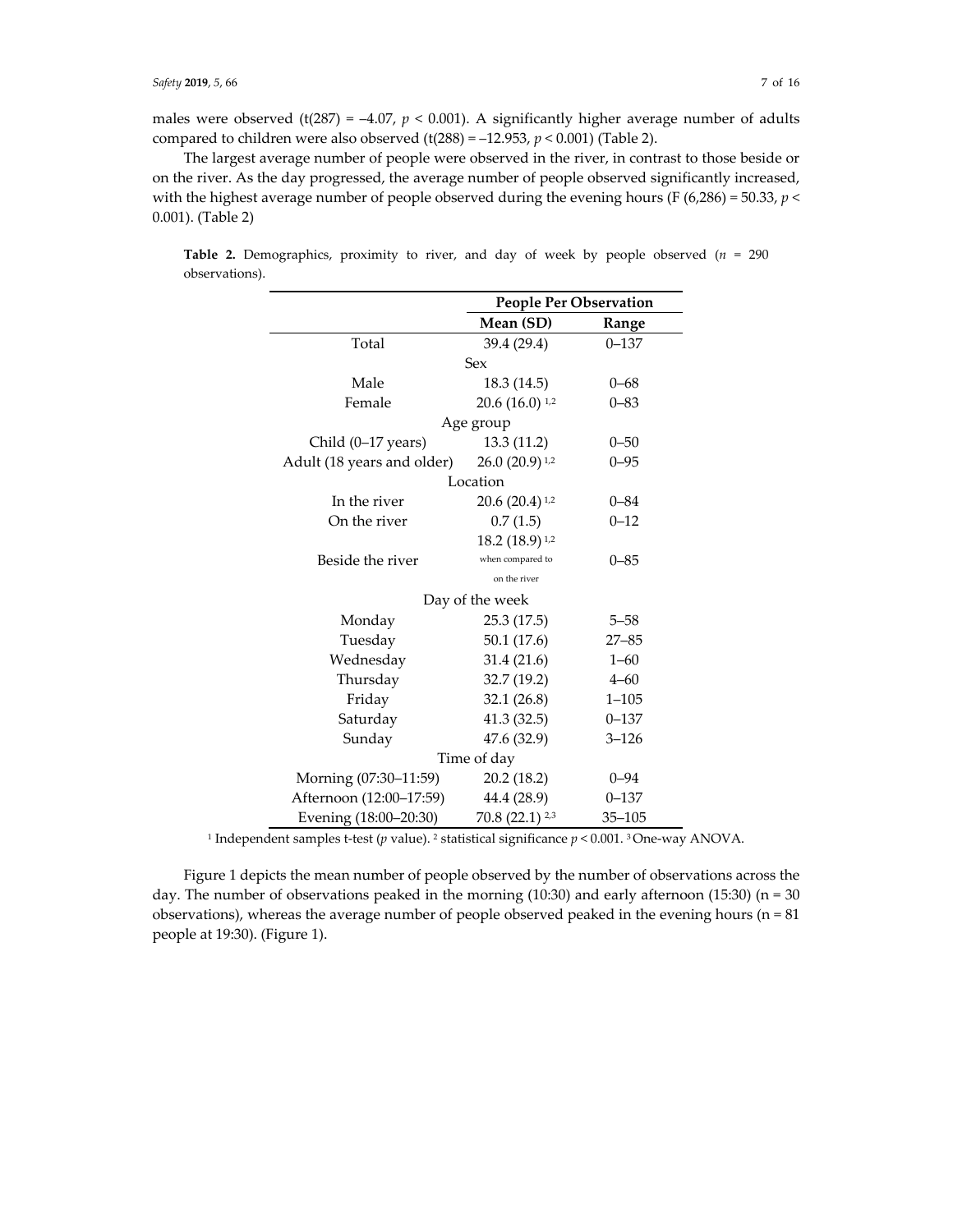

**Figure 1.** Time of day by average number of people observed by number of observations. Note this figure depicts the time points where data were consistently collected across all observation sites, being on the half hour.

On average, more females than males were observed on every day of the week. This was significant on Sundays ( $t(73) = -3.60$ ,  $p = 0.001$ ). Similarly, significantly more females than males were reported during the morning (t(89) = -4.91,  $p < 0.001$ ) and afternoon (t(170) = -2.94,  $p = 0.004$ ) observations. The smallest difference in visitation by sex was reported in the evening hours. (Table 3)

|                         | People Per observation |          |                 |           |  |  |
|-------------------------|------------------------|----------|-----------------|-----------|--|--|
|                         | <b>Males</b>           |          | <b>Females</b>  |           |  |  |
|                         | Mean (SD)              | Range    | Mean (SD)       | Range     |  |  |
| Total                   | 18.3(14.5)             | $0 - 68$ | $20.6(16.0)^1$  | $0 - 83$  |  |  |
|                         | Day of week            |          |                 |           |  |  |
| Monday                  | 12.3(10.3)             | $3 - 37$ | 12.9(8.6)       | $2 - 33$  |  |  |
| Tuesday                 | 22.6(12.7)             | $8 - 55$ | 27.3(10.8)      | $10 - 55$ |  |  |
| Wednesday               | 13.6(11.0)             | $1 - 34$ | 20.1(11.3)      | $3 - 35$  |  |  |
| Thursday                | 14.0(10.0)             | $2 - 35$ | 18.7(11.2)      | $2 - 35$  |  |  |
| Friday                  | 15.4(13.8)             | $1 - 56$ | 18.1(14.2)      | $1 - 65$  |  |  |
| Saturday                | 21.0(15.9)             | $1 - 60$ | 22.2(14.9)      | $1 - 56$  |  |  |
| Sunday                  | 21.5(14.9)             | $2 - 68$ | $26.5(19.4)^1$  | $1 - 83$  |  |  |
| Time of day             |                        |          |                 |           |  |  |
| Morning (07:30-11:59)   | 8.9(9.0)               | $1 - 46$ | $12.6(9.6)^{1}$ | $1 - 48$  |  |  |
| Afternoon (12:00-17:59) | 20.9(13.5)             | $1 - 68$ | 24.4 (16.1)     | $1 - 83$  |  |  |
| Evening (18:00-20:30)   | 34.7 (14.0)            | 12–60    | 35.3(12.1)      | $22 - 65$ |  |  |
|                         |                        |          |                 |           |  |  |

**Table 3.** Differences in river exposure by sex by in, on, or beside the river; time of day; and day of week.

1 Statistical significance p=0.007.

#### *3.2. Australia Day*

Across the 19 observations conducted on Australia Day, an average of 97 people were observed, significantly higher than when compared to the mean number of people observed on an average weekend day ( $t(176) = 3.96$ ,  $p = 0.001$ ) and higher than both an average weekend and an average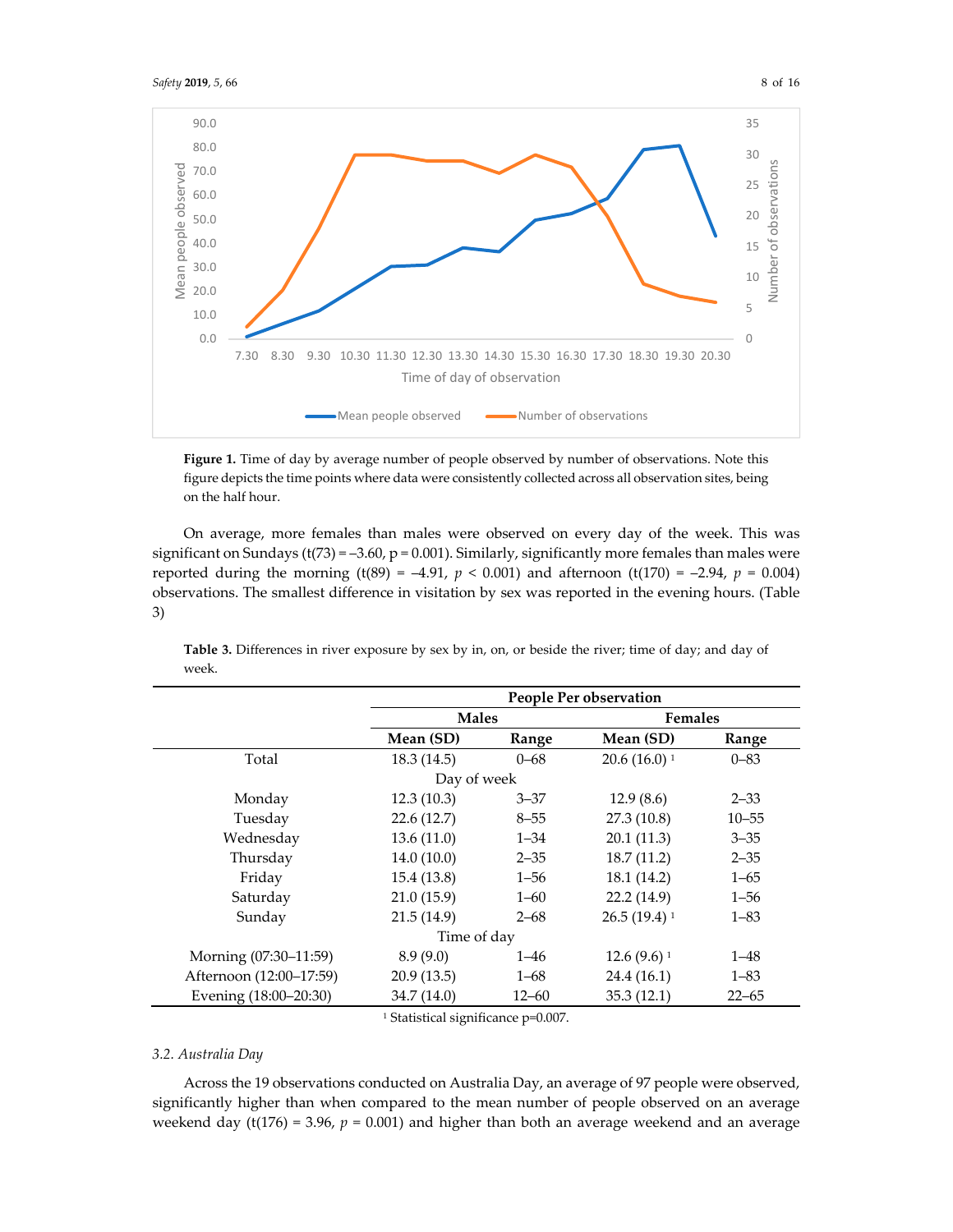weekday (excluding Australia Day) at the same location. Similar to non-Australia Day findings, more females than males were observed at the river. (Table 4).

A similar average number of children were observed on Australia Day and the average weekend day. Significantly more adults were observed on Australia Day than an average weekend day (F(76, 232) = 3.81, *p* < 0.001). (Table 4).

A significantly higher number of people on average were recreating beside the river on Australia Day than on an average weekend day (F(72, 236) = 10.00,  $p < 0.001$ ). More people on average were at the river in the afternoon hours on Australia Day than an average weekend day. There were no observations conducted on Australia Day in the evening hours to allow for comparison. (Table 4).

|                            | People Per observation       |            |                            |            |  |  |
|----------------------------|------------------------------|------------|----------------------------|------------|--|--|
|                            | <b>Australia Day Average</b> |            | <b>Average Weekend Day</b> |            |  |  |
|                            | Mean (SD)                    | Range      | Mean (SD)                  | Range      |  |  |
| Total                      | 96.8(58.1)                   | $20 - 190$ | 44.2 (32.7)                | $0 - 137$  |  |  |
|                            | Sex                          |            |                            |            |  |  |
| Male                       | $46.6(33.1)^{1}$             | $6 - 100$  | 20.6(15.6)                 | $0 - 68$   |  |  |
| Female                     | 49.2 (30.5) $1$              | $10 - 128$ | 22.9(17.8)                 | $0 - 83$   |  |  |
|                            | Age group                    |            |                            |            |  |  |
| Child (0-17 years)         | 46.6(33.1)                   | $6 - 100$  | 20.6(15.6)                 | $0 - 68$   |  |  |
| Adult (18 years and older) | 49.2 (30.5) $^1$             | $10 - 128$ | 22.9(17.8)                 | $0 - 83$   |  |  |
| Location                   |                              |            |                            |            |  |  |
| In the river               | 26.8(18.1)                   | $1 - 50$   | 25.7(21.5)                 | $0 - 84$   |  |  |
| On the river               | 1.1(2.4)                     | $0 - 7$    | 0.9(1.7)                   | $0 - 12$   |  |  |
| Beside the river           | 68.9 (39.0) 1                | 13–130     | 17.7(20.6)                 | $0 - 85$   |  |  |
| Time of day                |                              |            |                            |            |  |  |
| Morning (07:30–11:59)      | 34.9 (16.4)                  | $20 - 60$  | 22.4 (20.9)                | $0 - 94$   |  |  |
| Afternoon (12:00-17:59)    | 138.0(32.0)                  | $96 - 190$ | 51.4 (32.3)                | $0 - 137$  |  |  |
| Evening (18:00-20:30)      | $-2$                         | $-2$       | 78.3 (20.3)                | $50 - 103$ |  |  |

**Table 4.** Results of Australia Day observations, compared to average weekend day.

<sup>1</sup> Statistical significance  $p = 0.001$ . <sup>2</sup> Data were not collected at these times on Australia Day and therefore analysis could not be conducted.

#### *3.3. ICC Calculations*

Of the 131 calculations with a minimum of two observers, 106 (80.9%) had two observers and 25 (19.1%) had three observers. One observer (AEP) conducted 100.0% of the observations and a second observer (SP) conducted 81.7% of the observations.

There was a high degree of reliability found for all variables. The variable 'on the river' recorded perfect agreement. The average number of people observed had the next highest level of agreement between observers. The only variable with an ICC score below 0.900 was the variable of average number of people observed 'beside the river', which had an ICC(1,k) of 0.892 (CI: 0.769-0.955). (Table 5).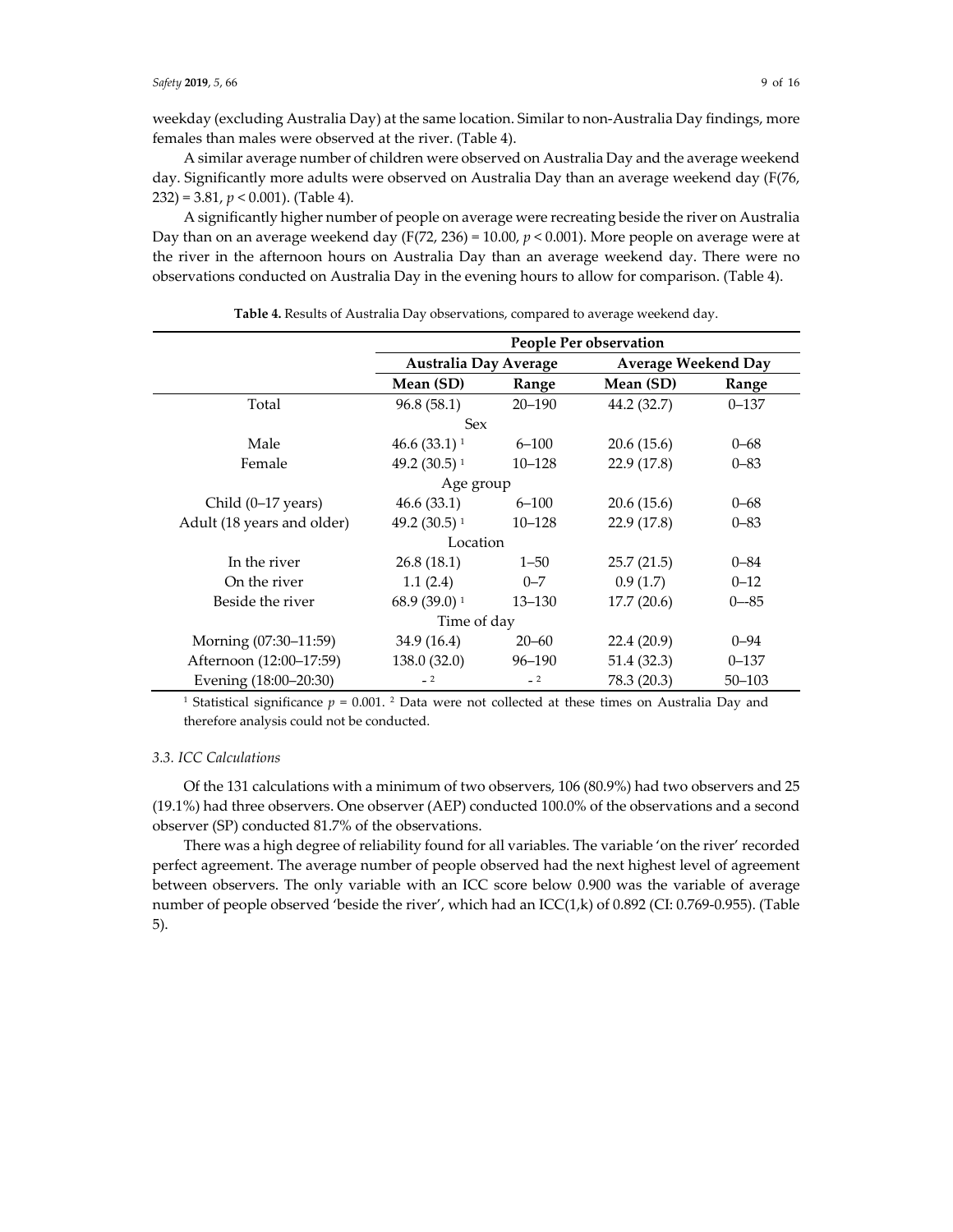|                            | <b>Intraclass Correlation</b><br>ICC(1,k) | Confidence Interval (CI) |  |  |  |  |
|----------------------------|-------------------------------------------|--------------------------|--|--|--|--|
| Total                      | 0.994                                     | 0.988-0.998              |  |  |  |  |
|                            | <b>Sex</b>                                |                          |  |  |  |  |
| Males per observation      | 0.955                                     | $0.905 - 0.981$          |  |  |  |  |
| Females per observation    | 0.920                                     | $0.830 - 0.967$          |  |  |  |  |
| Age group                  |                                           |                          |  |  |  |  |
| Child (0–17 years)         | 0.939                                     | $0.871 - 0.975$          |  |  |  |  |
| Adult (18 years and older) | 0.961                                     | $0.916 - 0.984$          |  |  |  |  |
|                            | Location                                  |                          |  |  |  |  |
| In the river               | 0.981                                     | $0.959 - 0.992$          |  |  |  |  |
| On the river               | 1.000                                     | 1.000-1.000              |  |  |  |  |
| Beside the river           | 0.892                                     | $0.769 - 0.955$          |  |  |  |  |

**Table 5.** Intraclass coefficient calculations (ICC 1,k) of accuracy of observations with a minimum of two observers.

High levels of reliability between observers was also seen on Australia Day, with all variables with an ICC score of above 0.900, with the exception of average number of females observed  $(ICC(1,k)$ = 0.894 (CI: 0.598–0.973). When comparing the ICC scores for Australia Day to those of an average weekend day, results were mixed. The variables of total people observed, males, females, adults, and beside the river recorded higher ICC scores on the average weekend day, with the variables of children, in the river, and on the river recoding higher ICC scores on Australia Day. (Table 6).

|                            | Australia Day     |                 | <b>Average Weekend Day</b> |                 |  |  |  |
|----------------------------|-------------------|-----------------|----------------------------|-----------------|--|--|--|
|                            | <b>Intraclass</b> | Confidence      | <b>Intraclass</b>          | Confidence      |  |  |  |
|                            | Correlation       | Interval (CI)   | Correlation                | Interval (CI)   |  |  |  |
|                            | ICC(1,k)          |                 | ICC(1,k)                   |                 |  |  |  |
| Total                      | 0.969             | $0.884 - 0.992$ | 0.989                      | $0.982 - 0.993$ |  |  |  |
|                            |                   | Sex             |                            |                 |  |  |  |
| Male                       | 0.924             | $0.713 - 0.981$ | 0.959                      | $0.934 - 0.975$ |  |  |  |
| Female                     | 0.894             | $0.598 - 0.973$ | 0.972                      | $0.954 - 0.983$ |  |  |  |
| Age group                  |                   |                 |                            |                 |  |  |  |
| Child (0-17 years)         | 0.975             | $0.904 - 0.994$ | 0.968                      | $0.948 - 0.980$ |  |  |  |
| Adult (18 years and older) | 0.930             | $0.736 - 0.982$ | 0.984                      | $0.974 - 0.990$ |  |  |  |
| Location                   |                   |                 |                            |                 |  |  |  |
| In the river               | 0.991             | $0.965 - 0.998$ | 0.976                      | $0.962 - 0.986$ |  |  |  |
| On the river               | 1.00              | 1.000-1.000     | 0.998                      | $0.997 - 0.999$ |  |  |  |
| Beside the river           | 0.957             | $0.837 - 0.989$ | 0.968                      | $0.947 - 0.980$ |  |  |  |

**Table 6.** Intraclass coefficient calculations (ICC 1,k) for Australia Day compared to an average day.

#### **4. Discussion**

Calculating exposure is one of the significant challenges for understanding risk of injury [25], including drowning [1–3,9–11]. Collecting data on river exposure is challenging both at the macro level (i.e., how often do people visit a river in a given time period) and, in particular, at the micro level (i.e., what was the person doing at the location and for how long?). This does not take into account challenges around water depth, speed, and temperature, as well as environmental factors such as air temperature and visibility, which may also influence the risk of drowning.

This study used direct observations, which had an excellent level of agreement between observers, at four river drowning locations in Australia. Results show on average more females than males and more adults than children visited rivers. On average, more people were in the river than beside or on the river, although noting this is within the zone of observation only and does not include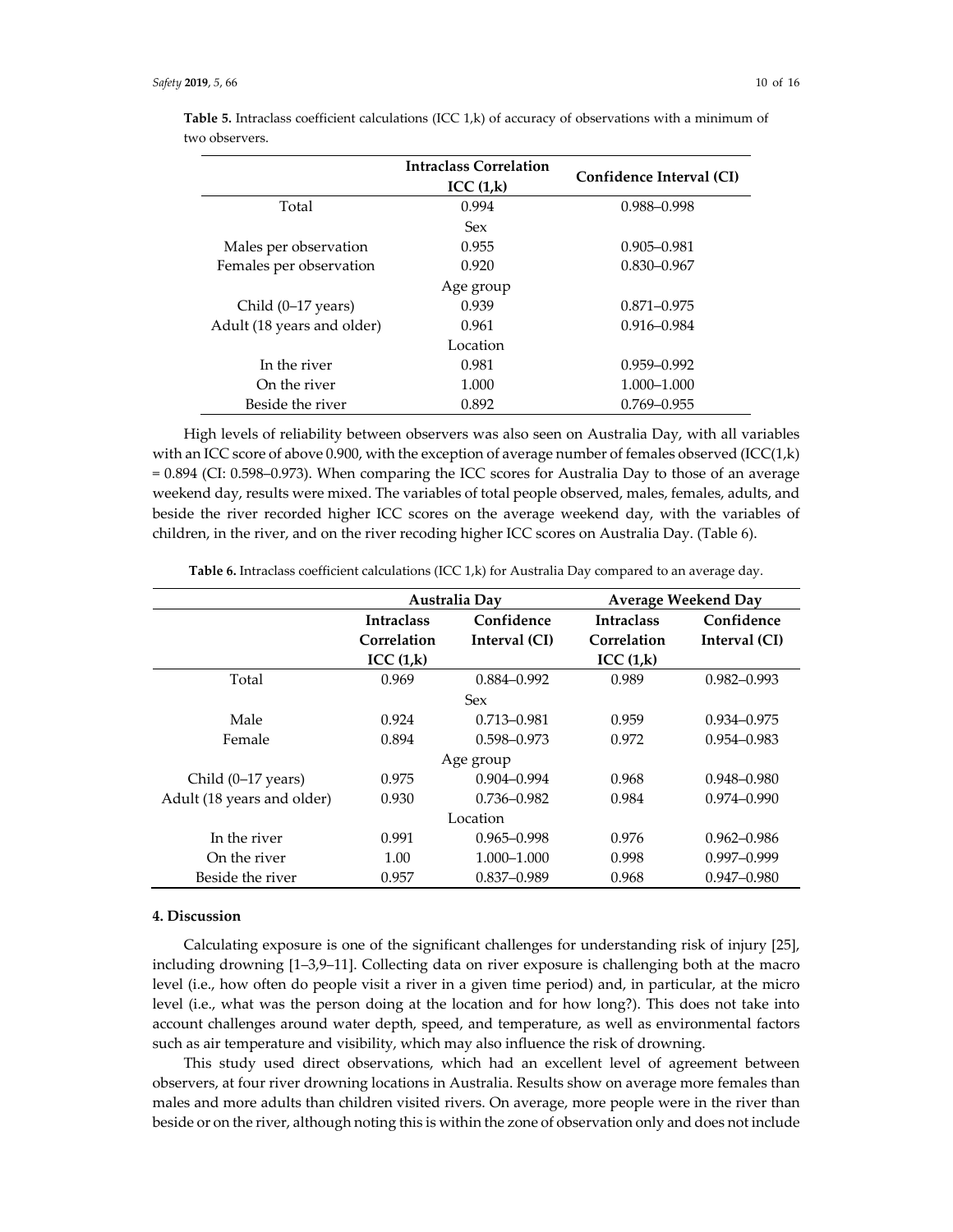all people at the river. River usage peaked in the early evening hours with an average of 81 people observed at 19:30.

Worldwide, very few studies examining exposure to drowning risk have been conducted [9]. In Australia, much of the published data involve observations conducted at beaches [2,12,13], with one study examining self-reported river visitation (and impact on drowning risk) through the use of a CATI survey [3]. Both the beach observations [2,12,13] and survey of river visitation [3], found more males than females visiting the locations, with 70% of beach observations being male [2] and 75% of males visiting a river at least once in the 12 months prior to the survey, compared to 72% of females [3]. By contrast, this study saw a higher average number of females observed than males. Further data collection, or observation studies, at additional river locations are required to further test data on sex differences in river visitation collected through this study.

#### *4.1. Comparing River Visitation Data to Fatal River Drowning Statistics*

When exploring fatal unintentional river drowning, males account for 80% of all deaths [11], yet more females than males were observed at the river. This may be due to the fact that women selfreport attending the river for nonaquatic activities and may, therefore, be at a lower risk of drowning than males, who commonly attend rivers to fish or use watercraft that put them in closer proximity to the water and therefore increases drowning risk [3]. This study did not examine how river usage differed by sex, which is therefore a limitation. Future research should consider means of collecting this data and supplementing this data with qualitative work examining behavioural and attitudinal differences between males and females with respect to river usage and drowning risk.

When examining river visitation by time of day, the mean number of people observed peaked in the evening hours ( $M = 71$ ) followed by the afternoon ( $M = 44$ ). This slightly differs from findings of the epidemiological analysis of fatal unintentional river drowning by the same time of day. The afternoon hours were found to record the highest proportion of river drowning fatalities (41.7%), compared to 20.8% of deaths in the evening hours [11]. This discrepancy may be explained by the evening time band for deaths running from 18:01 to 00:00, as opposed to the observations, which ran from 18:00 to 20:30, due to ethical constraints, as well as seasonal variation in drowning risk.

Similarly, due to ethical constraints, no data were captured in the early morning hours (00:01 to 06:00), during which time a further 10% of river drowning fatalities occur [11]. Ethical strategies that do not compromise safety for the data collectors, should be explored to address this gap in river exposure understanding. Options may include remote camera observations or time lapse photography.

## *4.2. Error and Bias*

ICC calculations indicated an excellent level of agreement between observers for all data collected. The majority of ICC scores were above 0.900, with the variable of on the river scoring perfect agreement. This may be due to the fact that there were smaller numbers of people on the water boating or kayaking, as opposed to in or beside the river. Observers were more accurate in calculating the number of males and adults at the river, whereas ICC scores were lower (i.e., <0.900) for the variables of beside the river and females on Australia Day. This may be due to larger numbers or challenges in determining gender when conducting observations, however overall, variables collected on Australia Day still had reasonably accurate ICC scores.

The locations chosen for observations had a bias towards swimming and activities where the person visiting the river was more likely to be in the water or beside the water, rather than on the water. Rivers often had a beach or step entry encouraging swimming. Only one location (the Hawkesbury River) was more predominately geared toward boating and had a boat ramp. Watercraft-related incidents (including both powered and unpowered boats and craft) account for 14% of all river drowning deaths [11] in Australia. Future data collection must collect data from a diverse range of river drowning locations and explore data collection at different locations along a river (i.e., not only those locations adjacent to popular entry and exit points).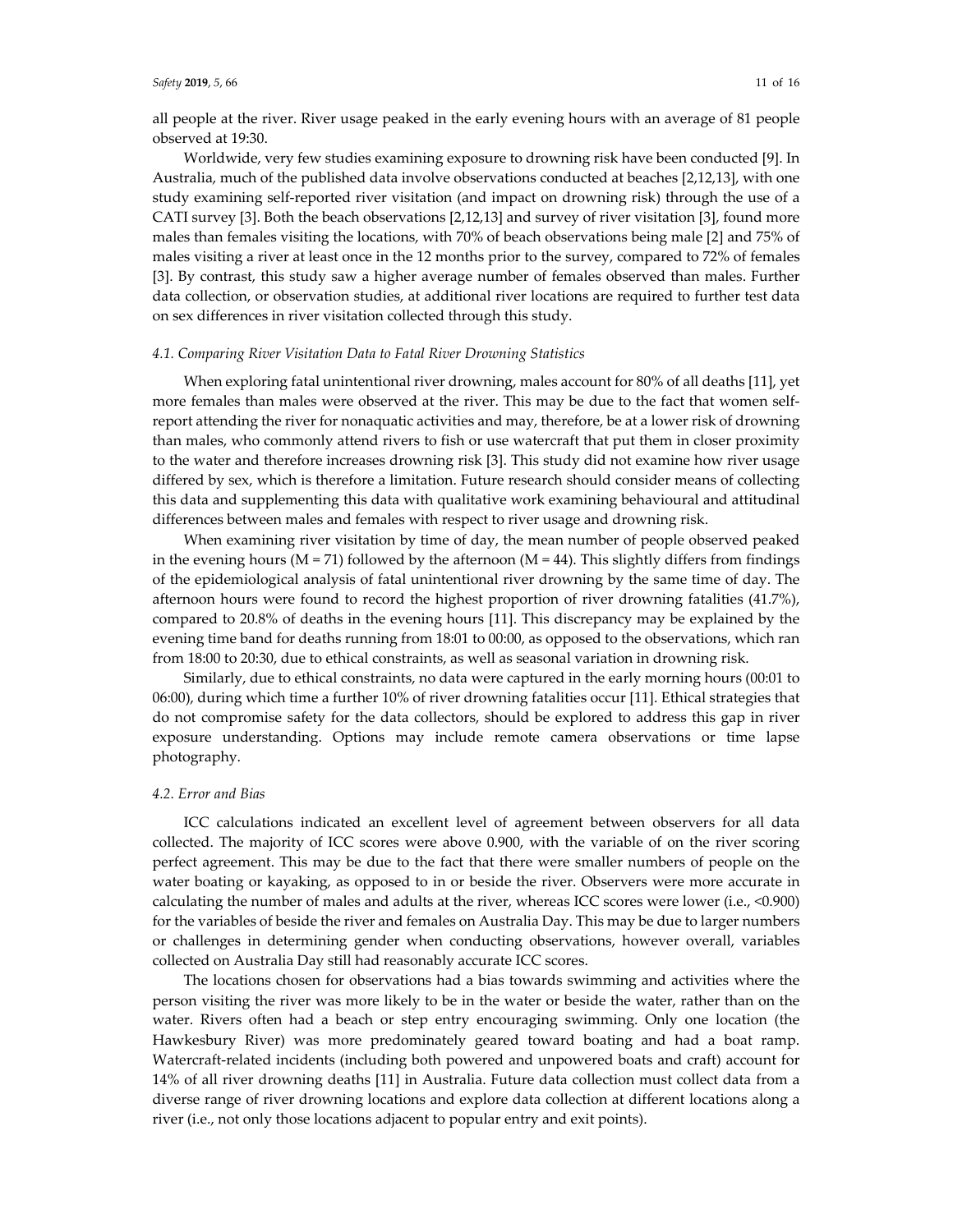Rivers are a fluid environment, which poses challenges for the collection of data on exposure. While conducting observations, it was possible for individuals observed to move in and out of the water, to disappear entirely under the water while swimming, and even move in or out of the observation zone entirely. Although there was a high degree of reliability between observers, anecdotally, observers reported challenges in determining the sex of a person, especially if only the head of the person was visible above the water, and also difficulty in determining if older teenagers were children or adults. Exploring alternative ways to collect such data, such as through participatory public data collection tools including electronic diaries or cell phone 'apps', may be warranted to overcome such data challenges.

Collecting data for the length and breadth of a river is another challenge. This study used observation points at known entry and exit points at rivers. While the rivers chosen were high risk drowning locations, people can drown at any point along a river and this study collected data only from the observation zones at each river. Similarly, the hours chosen to collect data may have affected the number (and activities) of people observed. Observations were conducted during daylight hours, with the last observation conducted at 20:30 (still light due to daylight savings). However, 21% of unintentional fatal drownings occur in rivers during the evening hours (18:01 to 00:00) and 10% occur during the early morning hours (00:01am to 06:00) [11]. Further data are required on behaviour at rivers during the late evening and early morning hours, including the role of alcohol [10,26]. Remote observation cameras and community data collection through diaries or cell phone "apps", might be a possibility to collect data on river visitation and usage during the late evening and early morning hours.

Data were collected on three types of river usage, in the river (i.e., in water), on the river, and beside the river. Observations conducted on average number of people beside the river were not as accurate as in the river or on the river. The observation zones often covered quite a large area immediately from the waters' edge to a discernible area up to several metres beyond the riverbank. Falls (i.e., unintentional entry into water) account for 21% of all fatal unintentional drownings in rivers [11], although it is not known what distance people fall from. Further research is required to examine the specific issue of falls into rivers, including the impact of alcohol on falls among adults.

#### *4.4. Holidays and the Impact on Exposure*

An increase in river visitation was seen on Australia Day with an average of 97 people per observation, compared to an average of 44 on an average weekend day and an average of 39 people per observation overall. When compared to an average weekend day, significantly more males, females, and adults were observed on Australia Day, as well as significantly more people in and beside the river.

Australia Day is a national public holiday where most adults do not attend work and students are on school holidays. Studies have shown an increase in drowning risk on holidays [27–30], due to increased leisure time, travel to unfamiliar aquatic environments [31], and alcohol consumption [32]. Studies have also shown increased alcohol consumption at rivers on Australia Day [26]. Such findings must be considered in the development and timing of distribution of public awareness messages about drowning risk at rivers. Further research is also required to determine if more people visiting rivers is protective or increases drowning risk.

It should be noted that there were Australia Day celebration events held at the data collection site (Murray River), which may have attracted more people than usual to the river precinct. The data collected represent this site on one day only and may not be indicative of other river sites on Australia Day. Further research is required to determine if similar increases in visitation are seen at other rivers on Australia Day and the impact of preorganised events on crowd numbers. The importance of conducting a risk assessment and having a risk mitigation plan in place must be communicated to local councils and organisers holding events in and around rivers [33].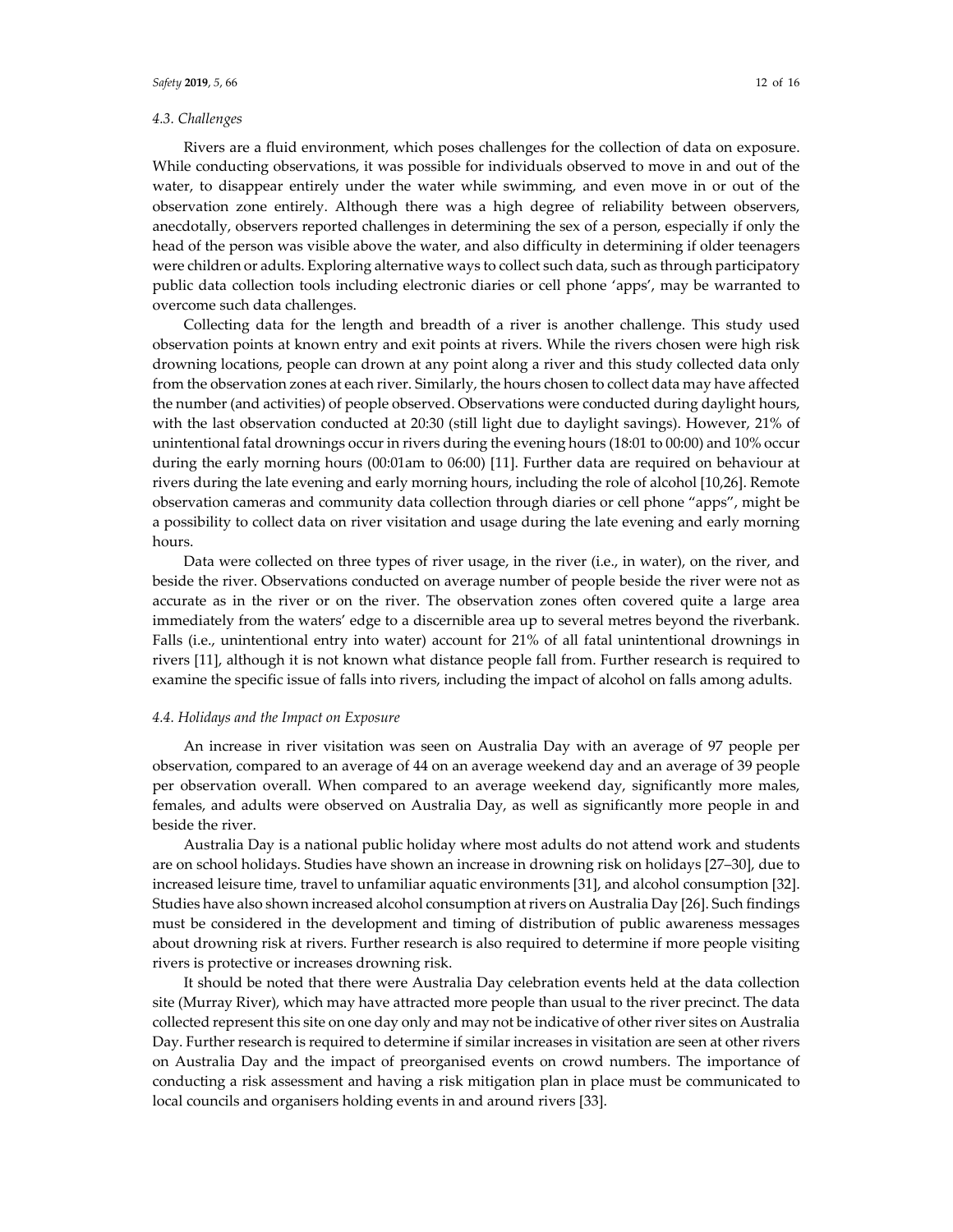## *4.5. Implications for Future Research*

Observing river usage is a sound methodology for data collection on river visitation and usage, as shown by the high ICC scores, which indicated an excellent level of agreement between observers. The process appears to have good usability in the field, with minimal tools (e.g., two observers and a clipboard and pen with a data collection sheet) yielding consistent and usable data. Direct observations also avoid some of the limitations of surveys [34]. However, the process of conducting observations has its own limitations, as well as being time consuming and labour intensive. While other areas of injury prevention also utilise headcounts [35–37], more realistic methods for gathering data on river exposure and usage should also be explored. Alternative data collection measures may include community observation methods that would see larger amounts of data collected at a larger number of river locations with more diverse geographical dispersion and usage patterns. Alternative data collection methods may support or dispute the accuracy of direct observations to calculate river usage.

#### *4.6. Practical Applications*

Key findings of this study include the higher usage of rivers among females, adults, in the early evening hours, and on weekends and public holidays. Findings must be considered when developing advocacy messages and interventions targeted to those more likely to be exposed to the risk of river drowning.

Exposure impacts drowning risk [1–3]. Building upon epidemiological studies of drowning which consider exposure, rather than crude drowning rates per 100,000 population, can provide a more nuanced understanding of those at risk and better inform drowning prevention interventions.

This study detailed a simple approach to the collection of data on exposure that recorded high levels of accuracy between coders. The method was low resource, albeit with some challenges, in particular human resource requirements. Alternative approaches such as remote camera observation, the use of diaries or mobile phone "apps", or artificial intelligence should be explored to allow for greater data collection, including at a wide range of locations and across more time points [3]. The findings of this study provide justification for observation-based data collection for drowning, in particular at rivers, which have been a neglected yet highly prevalent location for drowning.

#### *4.7. Strengths and Limitations*

This study is the first of its kind to use direct observations at river drowning locations. The study design resulted in observations conducted at different times across the day, during both weekdays and weekends. The large number of observations conducted  $(N = 13,326)$  generated a significant pool of data with which to conduct statistical analysis about river usage. The study design is transferrable to the different sites where data were collected, with a high degree of reliability between observers.

There are limitations associated with this study. The data represent the best efforts of the observers. The fluid nature of river environments, where river users may have moved between zones while being observed (e.g., from beside the water to in the water), may have affected accuracy of data. While observers did not collude or compare findings, they were standing near each other in order to observe the same zone when recording data, which may have impacted the results. Observers may have benefited from practice effects, which saw data recording improve over time.

Data were collected in person (i.e., not using still images or video) and, therefore, there were site-specific visibility issues (e.g., natural slopes and gullies in the land, trees etc.), which may have impaired an observers ability to accurately record data. Observation zones varied in overall size site by site. As the research attracted media coverage (print, radio, television, and online), the results may be subject to social desirability bias. The presence of researchers may have influenced behaviour. While data were collected consistently at all four river locations for Fridays, Saturdays, and Sundays, data for Monday–Thursday were collected at one location only. This is a pilot study and represents what was observed at the four sites during data collection times only. The sites chosen aimed to reflect a diverse range of river scenarios, however these sites may not be a representative mix of typical river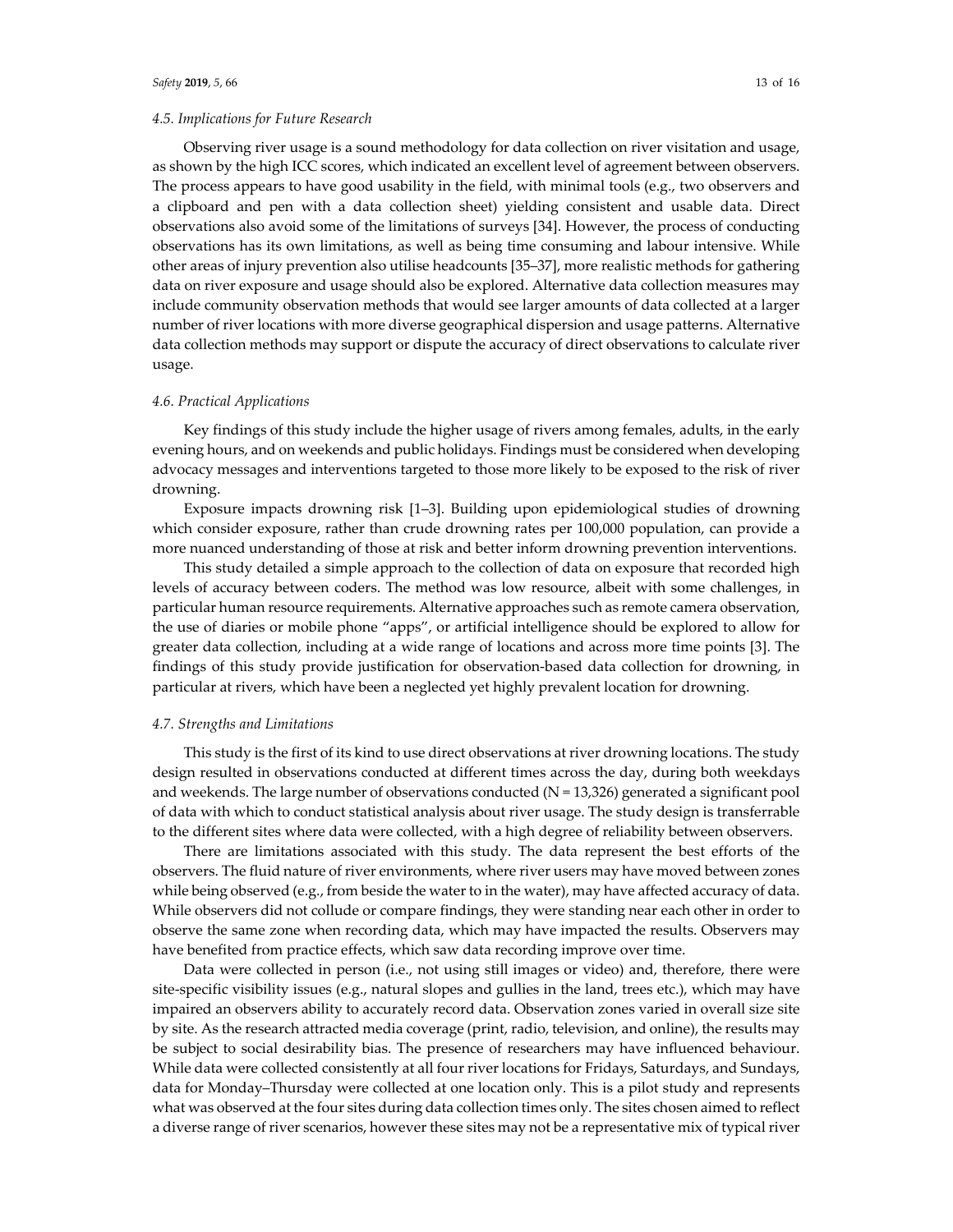recreational locations. Further research is required to test these findings more widely at more diverse river locations. The time of day at which data could be collected was limited by ethical constraints. Given the number of people still present at the end of day counts, consideration should be given to conducting counts later into the evening.

# **5. Conclusions**

Rivers are a leading location for drowning internationally, and the leading location for drowning in Australia, though little is known about exposure to drowning risk. Through direct observations, this study collected data on river visitation and usage, with a high degree of reliability between multiple observers. Despite males accounting for 80% of unintentional river drowning fatalities, more females were observed at rivers. Increased visitation was recorded on weekends and the Australia Day public holiday. The use of observational headcounts provided a greater understanding of river visitation and usage, and therefore drowning risk. Alternative data collection tools and methodologies, such as community observations and the use of cell phone "apps", should be explored.

**Author Contributions: C**onceptualization, A.E.P. and R.C.F.; methodology, A.E.P. and R.C.F.; validation, P.A.L.; formal analysis, A.E.P., R.C.F., and D.L.; investigation, A.E.P. and R.C.F.; resources, A.E.P. and R.C.F.; writing original draft preparation, A.E.P. and R.C.F.; writing—review and editing, A.E.P., R.C.F., P.A.L., and D.L.; visualization, A.E.P. and R.C.F.

**Funding:** This research received no external funding.

**Acknowledgments:** This research is supported by Royal Life Saving Society – Australia to aid in the reduction of drowning. Research at Royal Life Saving Society – Australia is supported by the Australian Government. The authors would like to thank the river users who were welcoming of our presence. The authors wish to thank Stacey Pidgeon (Royal Life Saving Society – Australia) and Matthew Riggs (James Cook University) for their assistance in gathering the data. Lead author AEP's doctoral studies are supported through an Australian Government Research Training Program Scholarship.

**Conflicts of Interest:** The authors declare no conflict of interest.

## **References**

- 1. Mitchell, R.J.; Williamson, A.M.; Olivier, J. Estimates of drowning morbidity and mortality adjusted for exposure to risk. *Inj. Prev.* **2010**, *16*, 261–266.
- 2. Morgan, D.; Ozanne-Smith, J.; Triggs, T. Direct observation measurement of drowning risk exposure for surf beach bathers. *J. Sci. Med. Sport* **2009**, *12*, 457–462.
- 3. Peden, A.E.; Franklin, R.C.; Leggat, P.A. Exploring visitation at rivers to understand drowning risk. *Inj. Prev.* **2019**, *25*, 392–399, doi:10.1136/injuryprev-2018-042819.
- 4. Andersen, L.P.; Mikkelsen, K.L. Recall of occupational injuries: A comparison of questionnaire and diary data. *Saf. Sci.* **2008**, *46*, 255–260, doi:10.1016/j.ssci.2007.06.014.
- 5. af Wåhlberg, A.E.; Dorn, L. How reliable are self-report measures of mileage, violations and crashes? *Saf. Sci.* **2015**, *76*, 67–73, doi:10.1016/j.ssci.2015.02.020.
- 6. Robson, C. Chapter 13: Observational Methods. In *Real World Research*, 3rd ed.; John Wiley and Sons: Chichester, UK, 2011.
- 7. Gulliver, P.; Begg, D. Usual water-related behaviour and 'near-drowning' incidents in young adults. *Aust. N. Z. J. Public Health* **2005**, *29*, 238–243.
- 8. Howland, J.; Mangione, T.; Hingson, R.; Levenson, S.; Winter, M.; Altwicker, A. A pilot survey of aquatic activities and related consumption of alcohol, with implications for drowning. *Public Health Rep.* **1990**, *105*, 415–419.
- 9. Peden, A.E.; Franklin, R.C.; Leggat, P.A. Fatal River Drowning: Identification of Research Gaps through a Systematic Literature Review. *Inj. Prev.* **2016**, *22*, 202–209, doi:10.1136/injuryprev-2015-041750.
- 10. Peden, A.E.; Franklin, R.C.; Leggat, P.A. Alcohol and its contributory role in fatal drowning in Australian rivers, 2002–2012. *Accid. Anal. Prev.* **2017**, *98*, 259–265.
- 11. Peden, A.E.; Franklin, R.C.; Leggat, P.A. The Hidden Tragedy of Rivers: A decade of unintentional fatal drowning in Australia. *PLoS ONE* **2016**, *11*, e0160709, doi:10.1371/journal.pone.0160709.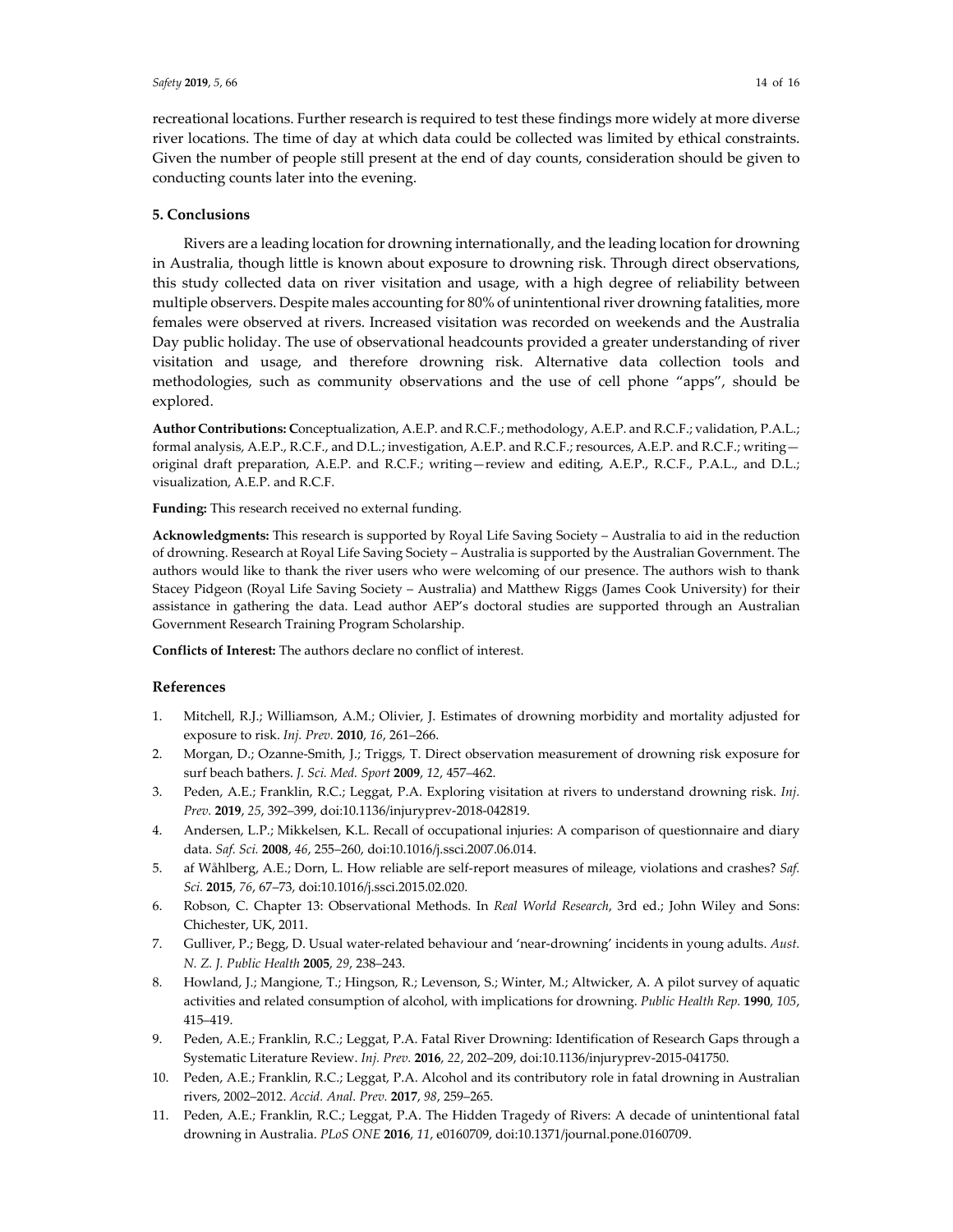- 12. Morgan, D. Estimates of drowning morbidity and mortality adjusted for exposure to risk. *Inj. Prev.* **2011**, *17*, 359, doi:10.1136/injuryprev-2011-040130.
- 13. Morgan, D.; Ozanne-Smith, J. Development and Trial of a Water Exposure Measure of Estimated Drowning Risk for Surf Bathers. *Int. J. Aquat. Res. Educ.* **2013**, *7*, 116–135.
- 14. World Health Organization. *Preventing Drowning: An Implementation Guide*; World Health Organization: Geneva, Switzerland, 2017.
- 15. Peden, A.E.; Franklin, R.C.; Leggat, P.A.; Aitken, P. Causal Pathways of Flood Related River Drowning Deaths in Australia. *PLOS Curr. Disasters* **2017**, doi:10.1371/currents.dis.001072490b201118f0f689c0fbe7d437.
- 16. Peden, A.E.; Franklin, R.C.; Leggat, P.A. The Flood-Related Behaviour of River Users in Australia. *PLOS Curr. Disasters* **2018**, doi:10.1371/currents.dis.89e243413a0625941387c8b9637e291b.
- 17. Peden, A.E.; Franklin, R.C.; Leggat, P.A. Cardiopulmonary resuscitation and first-aid training of river users in Australia: A strategy for reducing drowning. *Health Promot. J. Aust.* **2019**, *30*, 258–262, doi:10.1002/hpja.195.
- 18. Peden, A.E.; Franklin, R.C.; Leggat, P.A. Preventing river drowning deaths: Lessons from coronial recommendations. *Health Promot. J. Aust.* **2018**, *29*, 144–152, doi:10.1002/hpja.24.
- 19. Peden, A.E.; Franklin, R.C.; Leggat, P.A. Developing drowning prevention strategies for rivers through the use of a modified Delphi process. *Inj. Prev.* **2019**, doi:10.1136/injuryprev-2019-043156.
- 20. Watt, K.; Applegarth, K.; Fischer, J. Bingeing on the Beach: An Exploratory Study of Alcohol Consumption, Knowledge, Attitudes and Behaviour of Young Beachgoers. *Inj. Prev.* **2012**, *18* (Suppl. 1), A70–A71, doi:10.1136/injuryprev-2012-040580f.30.
- 21. Bureau of Meteorology. Climate Data Online. Australian Government, Canberra. Available online: http://www.bom.gov.au/climate/data/index.shtml?bookmark=136 (accessed on 11 April 2018).
- 22. Australian Law Reform Commission. Seen and Heard: Priority for Children in the Legal Process (ALRC Report 84): Australian Government. 2015. Available online: http://www.alrc.gov.au/publications/18 childrens-involvement-criminal-justice-processes/age-thresholds-criminal-justice-pro (accessed on 3 March 2018).
- 23. Keppel, G. *Design and Analysis: A Researcher's Handbook*, 3rd ed.; Prentice Hall: Englewood Cliffs, NJ, USA, 1991.
- 24. Hallgren, K.A. Computing Inter-Rater Reliability for Observational Data: An Overview and Tutorial. *Tutor. Quant. Methods Psychol.* **2012**, *8*, 23–34.
- 25. Hinkelbein, J. Significant Lack of Data in Aviation Accident Analysis. *Aviation Space Environ. Med.* **2010**, *81*, 77.
- 26. Peden, A.E.; Franklin, R.C.; Leggat, P.A. Breathalysing and surveying river users in Australia to understand alcohol consumption and attitudes toward drowning risk. *BMC Public Health* **2018**, *18*, 1393.
- 27. Barnsley, P.; Peden, A.E. A Retrospective, Cross-Sectional Cohort Study Examining the Risk of Unintentional Fatal Drowning during Public Holidays in Australia. *Safety* **2018**, *4*, doi:10.3390/safety/4040042.
- 28. Peden, A.E.; Barnsley, P.D.; Queiroga, A.C. The association between school holidays and unintentional fatal drowning among children and adolescents aged 5–17 years. *J. Paediatr. Child Health* **2019**, *55*, 533–538.
- 29. Tellier, E.; Simonnet, B.; Bailhache, M. Modelling and predicting drowning risk along the Gironde's Oceanic Coast: Retrospective, prospective observational and pilot experimental studies. *Revue d'Épidémiologie et de Santé Publique* **2018**, *66*, S334–S335, doi:10.1016/j.respe.2018.05.259.
- 30. Cohen, C.; Scolnik, D.; Rimon, A. Childhood Drowning: Review of Patients Presenting to the Emergency Departments of 2 Large Tertiary Care Pediatric Hospitals Near and Distant from the Sea Coast. *Pediatr. Emerg. Care* **2018**, doi:10.1097/pec.0000000000001394.
- 31. Peden, A.E.; Franklin, R.C.; Leggat, P.A. International travelers and unintentional fatal drowning in Australia*—*A 10 year review 2002–2012. *J. Travel Med.* **2016**, *23*, 1–7, doi:10.1093/jtm/tav031.
- 32. Lloyd, B.; Matthews, S.; Livingston, M. Alcohol intoxication in the context of major public holidays, sporting and social events: A time–series analysis in Melbourne, Australia, 2000–2009. *Addiction* **2013**, *108*, 701–709.
- 33. Australian Water Safety Council. *A Guide to Water Safety Essentials for Local Governments*; Australian Water Safety Council: Sydney, Australian, 2008.